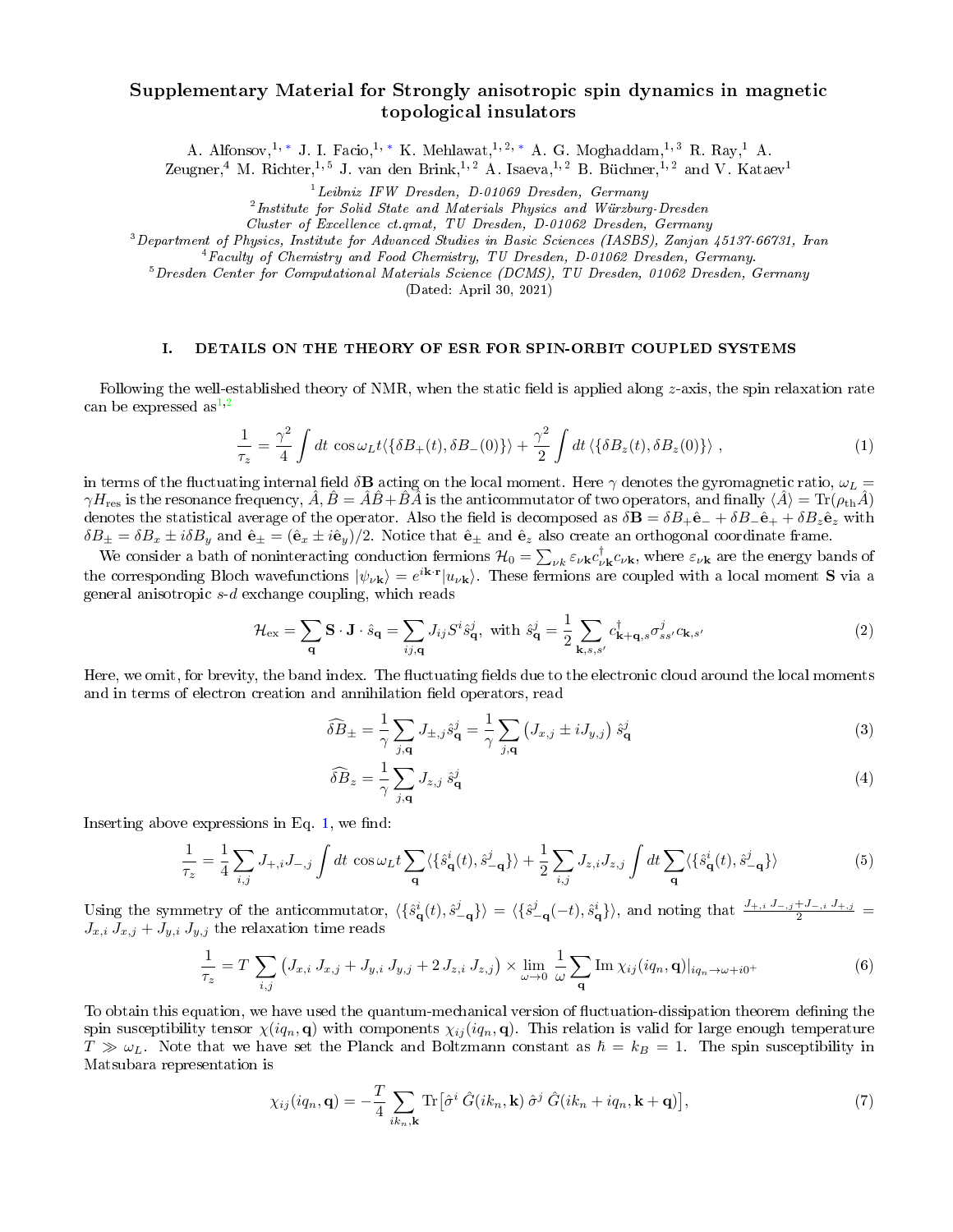with bosonic and fermionic Matsubara frequencies denoted as  $q_n = 2n\pi T$  and  $k_n = (2n + 1)\pi T$ , respectively. The noninteracting Green's function can be generally written as

$$
\hat{G}(ik_n, \mathbf{k}) = \sum_{\nu} \frac{|u_{\nu \mathbf{k}}\rangle \langle u_{\nu \mathbf{k}}|}{ik_n - \varepsilon_{\nu \mathbf{k}}}.
$$
\n(8)

We can readily arrive at the following suitable expression for the susceptibility

$$
\chi_{ij}(iq_n, \mathbf{q}) = -\frac{T}{4} \sum_{ik_n, \mathbf{k}} \sum_{\nu \nu'} \text{Tr} \left[ \mathcal{F}_{\mathbf{k}, \mathbf{k} + \mathbf{q}}^{i, \nu' \nu} \mathcal{F}_{\mathbf{k} + \mathbf{q}, \mathbf{k}}^{j, \nu' \nu} \right] \times \frac{1}{(ik_n - \varepsilon_{\nu \mathbf{k}})(ik_n + iq_n - \varepsilon_{\nu', \mathbf{k} + \mathbf{q}})},\tag{9}
$$

with  $\mathcal{F}_{\mathbf{k}\mathbf{k'}}^{i,\nu\nu'} = \langle u_{\nu\mathbf{k}}|\hat{\sigma}^i|u_{\nu'\mathbf{k'}}\rangle/2$ . Then by performing the Matsubara sum we find

$$
\frac{1}{\tau_z} = -\pi T \sum_{i,j} \left( J_{x,i} J_{x,j} + J_{y,i} J_{y,j} + 2 J_{z,i} J_{z,j} \right) \sum_{\mathbf{k}, \mathbf{q}, \nu, \nu'} \delta(\varepsilon_{\nu \mathbf{k}} - \varepsilon_{\nu', \mathbf{k} + \mathbf{q}}) \left. \frac{\partial n(\omega)}{\partial \omega} \right|_{\omega = \varepsilon_{\nu \mathbf{k}}} \text{Tr} \left[ \mathcal{F}_{\mathbf{k}, \mathbf{k} + \mathbf{q}}^{i, \nu \nu'} \mathcal{F}_{\mathbf{k} + \mathbf{q}, \mathbf{k}}^{j, \nu' \nu} \right]. \tag{10}
$$

Considering diagonal exchange coupling terms  $J_{ij} = J_i \delta_{ij}$ , defining  $\text{Tr}\left[\mathcal{F}^{i,\nu\nu'}_{\mathbf{k}\mathbf{k'}}\mathcal{F}^{i,\nu'\nu'}_{\mathbf{k'k'}}\right] = |\mathcal{F}^{i,\nu\nu'}_{\mathbf{k}\mathbf{k'}}|^2$  and replacing the derivative of Fermi-Dirac distribution  $n(\omega)$  with its zero temperature value, this simplifies to

<span id="page-1-1"></span>
$$
\frac{1}{\tau_z} = \pi T \sum_{\nu \mathbf{k}, \nu' \mathbf{k'}} \delta(\varepsilon_{\nu \mathbf{k}} - \varepsilon_{\nu' \mathbf{k'}}) \delta(\varepsilon_F - \varepsilon_{\nu \mathbf{k}}) \times \left( J_x^2 | \mathcal{F}_{\mathbf{k} \mathbf{k'}}^{x, \nu \nu'}|^2 + J_y^2 | \mathcal{F}_{\mathbf{k} \mathbf{k'}}^{y, \nu \nu'}|^2 + 2J_z^2 | \mathcal{F}_{\mathbf{k} \mathbf{k'}}^{z, \nu \nu'}|^2 \right),\tag{11}
$$

which is the result presented in Eq. 2 and 3 of the main text.

# II. ON THE SHAPE FACTORS  $S_i$

Here, first, for completeness, we recall the essential results from the Bloch-Wangness-Redfield (BWR) theory; and second, we further motivate the approximation proposed for the shape factors  $\mathcal{S}_i$ . The BWR theory analyzes the relaxation phenomena in an ensemble of magnetic moments subject to a random magnetic field  $H_j(t)$ , with  $j=x,y,z^3.$  $j=x,y,z^3.$  $j=x,y,z^3.$ Considering the external static field H along  $\hat{z}$  and the external radiofrequency field  $H_{\text{rf}}$  within the xy plane, the relaxation time results

<span id="page-1-0"></span>
$$
\frac{1}{\tau_z} = \gamma^2 \left( \tau_0 \overline{H}_z^2 + \frac{1}{2} \frac{\tau_0}{1 + \omega_L^2 \tau_0^2} (\overline{H}_x^2 + \overline{H}_y^2) \right).
$$
(12)

Here,  $\tau_0$  and  $\overline{H}^2_{\ i}$ <sup>2</sup> characterize the correlation in time of the random forces,  $\overline{H_j(t)H_j(t+\tau)} = \overline{H_j}^2 \exp(-\tau/\tau_0)$ . The asymmetric appearance of the different field components in Eq. [12](#page-1-0) can be traced to their different role, which roughly speaking can be thought of as randomizing the Larmor frequency (the z-component) or the radiofrequency field (the  $xy$  components).

In our case, the random magnetic fields are given by the exchange with conduction electrons [Eqs. [3,4\]](#page-0-1) and  $\tau_0$  can be related with the frequency of the spin fluctuations of these electrons,  $\tau_0 \sim 1/\omega_{fl}$ . As shown in Section (I), while these random magnetic fields naturally depend on the crystal momentum of the carriers, their net effect on the relaxation rate is encoded in integral properties of the band structure –the shape factors  $\mathcal{S}_i$ . A comparison of Eqs. 2 and 3 of the main text with Eq.  $12$  suggests the identification  $\tau_0\overline{H}^2_j=TJ^2_j{\cal S}^2_j,$  which provides a simple physical interpretation: the effective magnetic field exerted by the conduction electronic cloud over the timescale  $\tau_0$  is determined by the  $s\text{-}d$ exchange, the temperature and the shape factors  $S_i$ .

Our DFT results indicate that due to the spin-orbit coupling the electronic structure, e.g. the density of states, presents a strong sensitivity to the direction of the Mn magnetic moments  $\hat{m}$ . The ansatz for the shape factors proposed in the main text aims to describe how such sensitivity can in turn affect the local moment relaxation process. Notice that strictly speaking, such effects are absent in Eq. [11](#page-1-1) since correlations between the conduction electrons and the magnetic moments were neglected.

While a complete theory is beyond the scope of this work, a heuristic motivation for the ansatz presented in the main text is based on the following considerations. First, one considers that due to the spin-orbit coupling the instantaneous magnetic field exerted by the conduction electron cloud on the Mn moments depends on  $\hat{m}$ . Defining an instantaneous shape factor  $s_i(t, \hat{m})$ , one has

$$
T J_j^2 S_j^2 = T J_j^2 \int_0^{\tau_{ce}} dt \, s_j(t, \hat{m}), \tag{13}
$$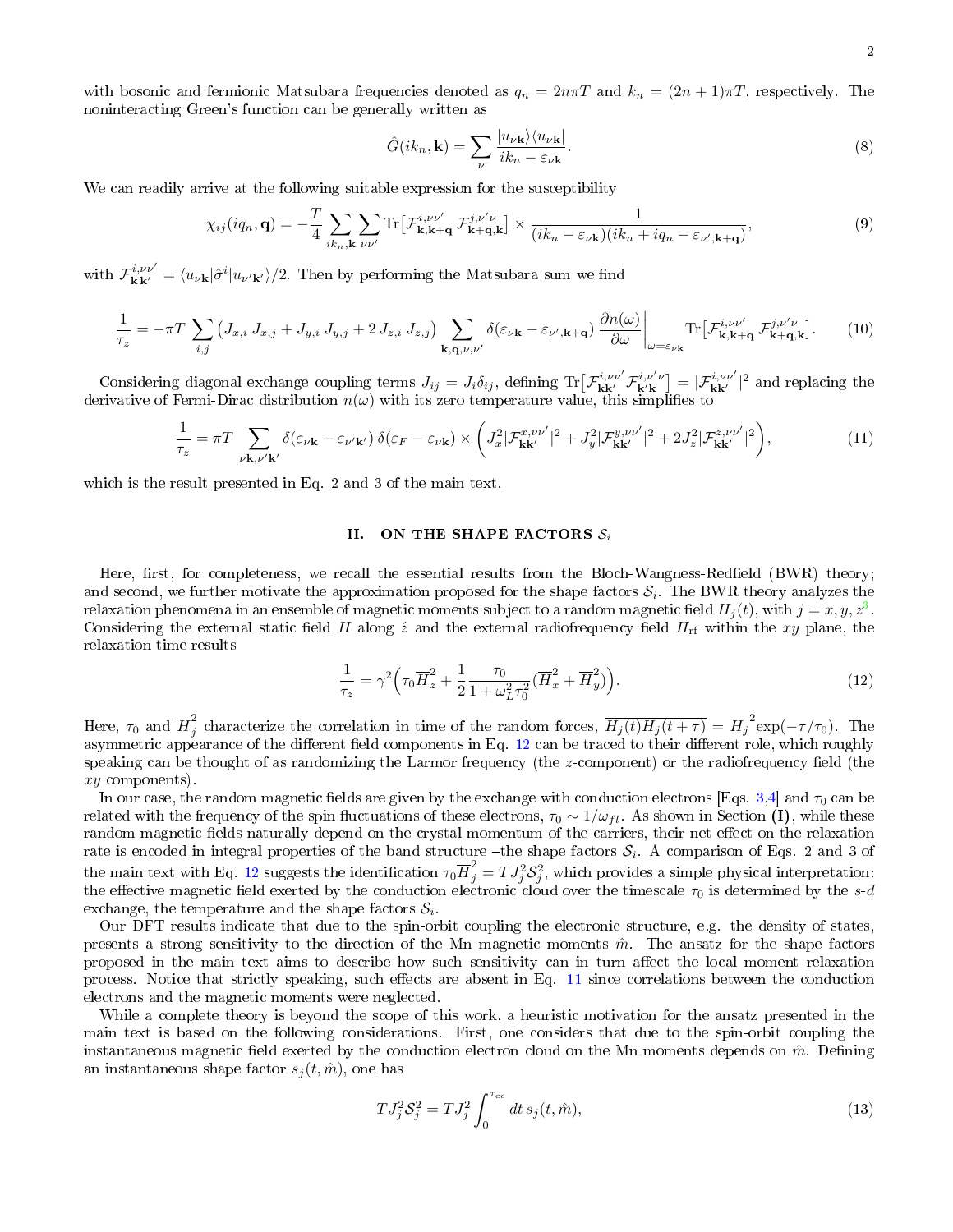where  $\tau_{ce}$  is the timescale associated with conducting electrons, typically ~  $\hbar/W$ , with W their bandwidth. Second, the timescale of Mn spin fluctuations is assumed to be *larger* than  $\tau_{ce}$  and naturally smaller than  $\tau_z$ . In this intermediate timescale local rotations of  $\hat{m}$  are followed essentially instantaneously by the electron cloud. Third, out of the ensemble of fluctuating Mn spins, a given configuration of H and  $H_{\rm rf}$  picks up only certain components of the dynamical magnetization. For instance, for  $H||c$  and  $H_{\text{rf}}||ab$ , the measured relaxation originates in the in-plane component of the dynamical magnetization. Thus, we assume the electron cloud near the contributing Mn moments  $-$  and, in turn, the exerted magnetic field  $-$  to be better described by the electronic structure with in-plane magnetic moments.

Last, an argument for the estimation of the shape factor as the DOS computed for different  $\hat{m}$  is based on considering the effects of the SOC perturbatively. At zero order,  $S_i^2 \propto D^2(\varepsilon_F)$ . At first order, the matrix elements in  $|\mathcal{F}_{\mathbf{k}\mathbf{k'}}^{i,\nu\nu'}|^2$  in Eq. [11](#page-1-1) are unaffected and the only effect on  $S_i^2$  is caused by the change in the eigenenergies. This change reflects in the electronic DOS in a manner that depends on the magnetic moment orientation. Our ansatz,  $S_i^2 \propto D^2(\varepsilon_F)|_{\hat{m} \perp H},$ can be thought of as using this first-order perturbation theory result replacing the DOS with the one computed with DFT for different  $\hat{m}$ .

## III. DETAILS OF THE DFT RESULTS

### A. On the different electronic structure anisotropy of  $\text{MnBi}_2 \text{Te}_4$  and  $\text{MnBi}_4 \text{Te}_7$

To further understand the origin of the different sensitivity of the density of states of  $MnBi_2Te_4$  and  $MnBi_4Te_7$  to the orientation of the magnetic moments, here we consider the projection of the density of states on different atoms in the unit cell. For brevity, we define  $\Delta = D_{\bf m||ab} - D_{\bf m||c}$ . The key structural difference between these compounds is the additional quintuple layer (QL) in  $\rm MnBi_4Te_7$ . One could, therefore, suspect that the contribution to the Bloch states of the atoms in the QL could be less sensitive to  $\hat{m}$  than the contribution of the atoms in the septuple layer (SL). The additional QL would, therefore, act to reduce (by diluting) the overal sensitivity of the total density of states. Fig. [2\(](#page-3-4)a) shows the projection of  $\Delta$  on the QL (named  $\Delta^{QL}$ ) and on the SL ( $\Delta^{SL}$ ) and it can be seen that in the range of energies  $[0.1, 0.3]$  eV,  $|\Delta^{QL}| < |\Delta^{SL}|$ . The difference are, however, rather modest. More significant than this is the effect that the additional QL has on the sensitivity of the SL contribution. To illustrate this, Fig.  $2(b)$  $2(b)$ shows the projection of  $\Delta$  on the Bi atoms in the SL, both for MnBi<sub>2</sub>Te<sub>4</sub> ( $\Delta_{124}^{Bi}$ ) and MnBi<sub>4</sub>Te<sub>7</sub> ( $\Delta_{147}^{Bi}$ ). It can be seen that  $|\Delta_{124}^{Bi}|$  is significantly larger than  $|\Delta_{147}^{Bi}|$ . A similar reduction is found in the projection on the Te atoms in the SL (not shown).



FIG. 1.  $\Delta$  is the difference between the density of states corresponding to the cases  $\hat{m}||ab$  and  $\hat{m}||c$ . (a) For MnBi<sub>4</sub>Te<sub>7</sub>, projection of  $\Delta$  on the quintuple and sextpule layers. (b) For MnBi<sub>2</sub>Te<sub>4</sub> and MnBi<sub>4</sub>Te<sub>7</sub>, projection of  $\Delta$  on the Bi atoms in the septuple layer.